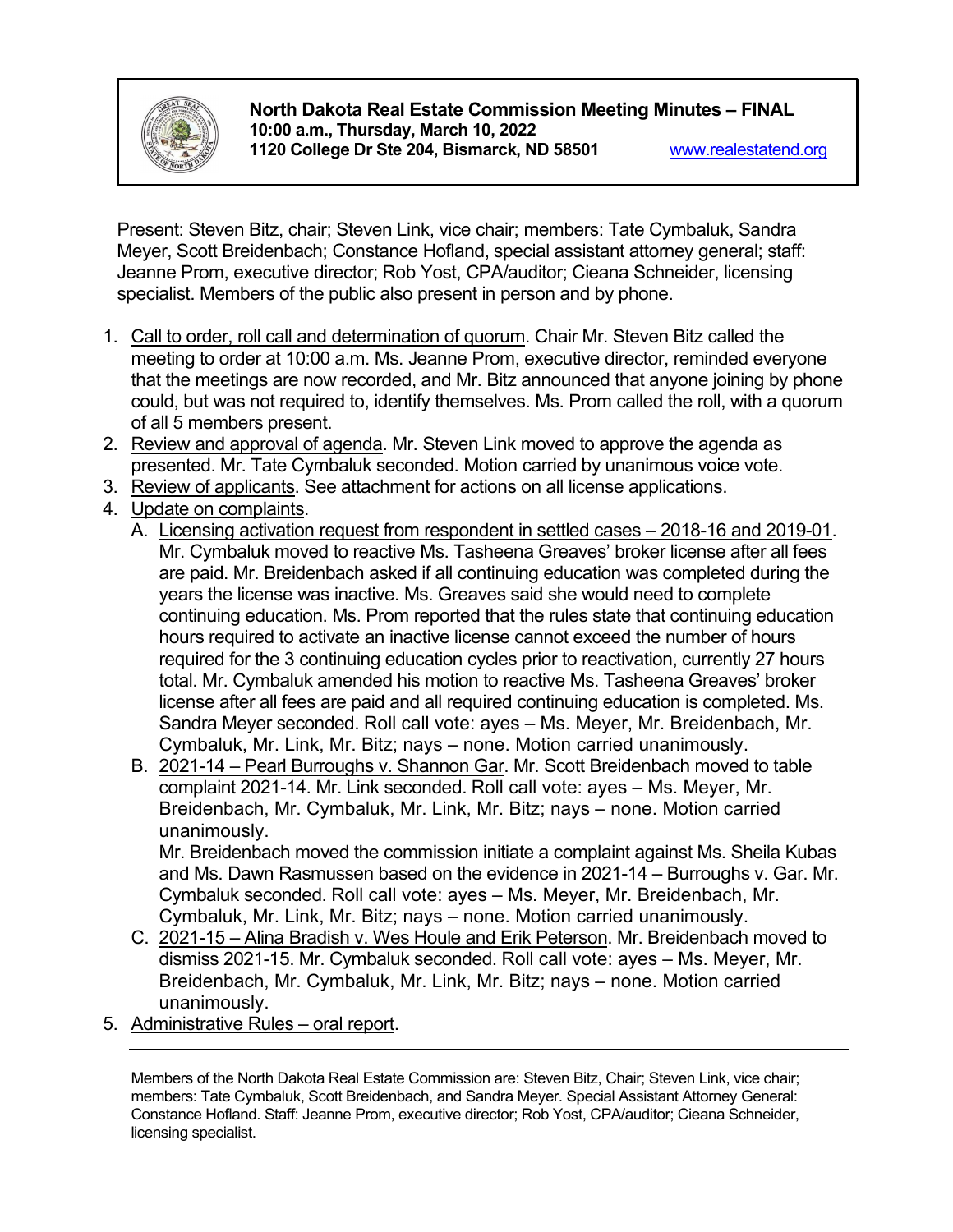Ms. Hofland reported that the proposed administrative rules changes are being reviewed by the Office of Attorney General according to the required process. After the review, the proposed changes will be on the agenda of a future legislative Administrative Rules Committee, maybe at the next committee meeting in June.

- 6. Update from management.
	- A. 2021-2022 priorities. Ms. Prom reported on progress with priorities, including the administrative rules process.
	- B. Staffing. Ms. Prom brought in Program Assistant Ms. Colette Weber, who is retiring May 3, 2022. Ms. Prom and the commission thanked Ms. Weber for her work before Ms. Weber left the meeting. Ms. Prom proposed updating the program assistant position to be another licensing specialist at a salary of \$42,500 annually, which is about \$3,542 per month, detailed in a draft job description. The licensing specialist position would replace the program assistant position. Mr. Cymbaluk moved that Ms. Prom change the position from a program assistant to a licensing specialist and advertise and hire a licensing specialist at \$42,500 annually. Mr. Link seconded. Roll call vote: ayes – Ms. Meyer, Mr. Breidenbach, Mr. Cymbaluk, Mr. Link, Mr. Bitz; nays – none. Motion carried unanimously.

The commission discussed the paper fingerprinting process, and the option for digital fingerprinting in some cities. Mr. Breidenbach reported that the PSI testing service used by commission to administer the licensing exam has been offering fingerprinting services at their testing sites in some other states. Licensing Specialist Ms. Cieana Schneider explained the steps and timing in the current license application process including fingerprinting and issuing test codes. Ms. Schneider said that while fingerprinting services may offer digital fingerprinting, they are not connected to the N.D. Office of Attorney General's Bureau of Criminal Investigation (BCI), which runs the criminal history background checks. The staff will look into fingerprinting options with PSI and BCI.

C. CE audit. Before taking formal action, the commission discussed and agreed by consensus that Mr. Rob Yost will send a formal letter to licensees whose continuing education (CE) was audited and found to not meet CE requirements for the CE cycle November 16, 2020 through November 15, 2021. The letter would state that the licensee may want to address any identified audit issues, but the commission will still review their audit and will take action they determine to be appropriate. Mr. Yost reported details on 3 licensees who did not complete CE as required. One licensee completed all 9 required CE hours after the CE cycle ended. Another licensee completed only 2 hours within the CE cycle and 6 hours were after the CE cycle, leaving the licensee short 1 CE hour. A third licensee completed 6 hours within the CE cycle and 3 hours after the cycle ended. Mr. Breidenbach moved the commission file complaints against the 3 licensees for licensees not meeting 2020-2021 continuing education requirements. Mr. Link seconded. Discussion: The commission directed Mr. Yost to send a letter to the 3 licensees stating that: they are in violation, they can address any identified issue, and the commissioners will follow up with the licensees. Ms. Prom will have Ms. Hofland draft complaints. Ms. Prom noted that the only issue that could be addressed is with 1 licensee who needs to complete 1 CE hour, as the CE violations showed most hours were completed, but not on time. Roll call vote: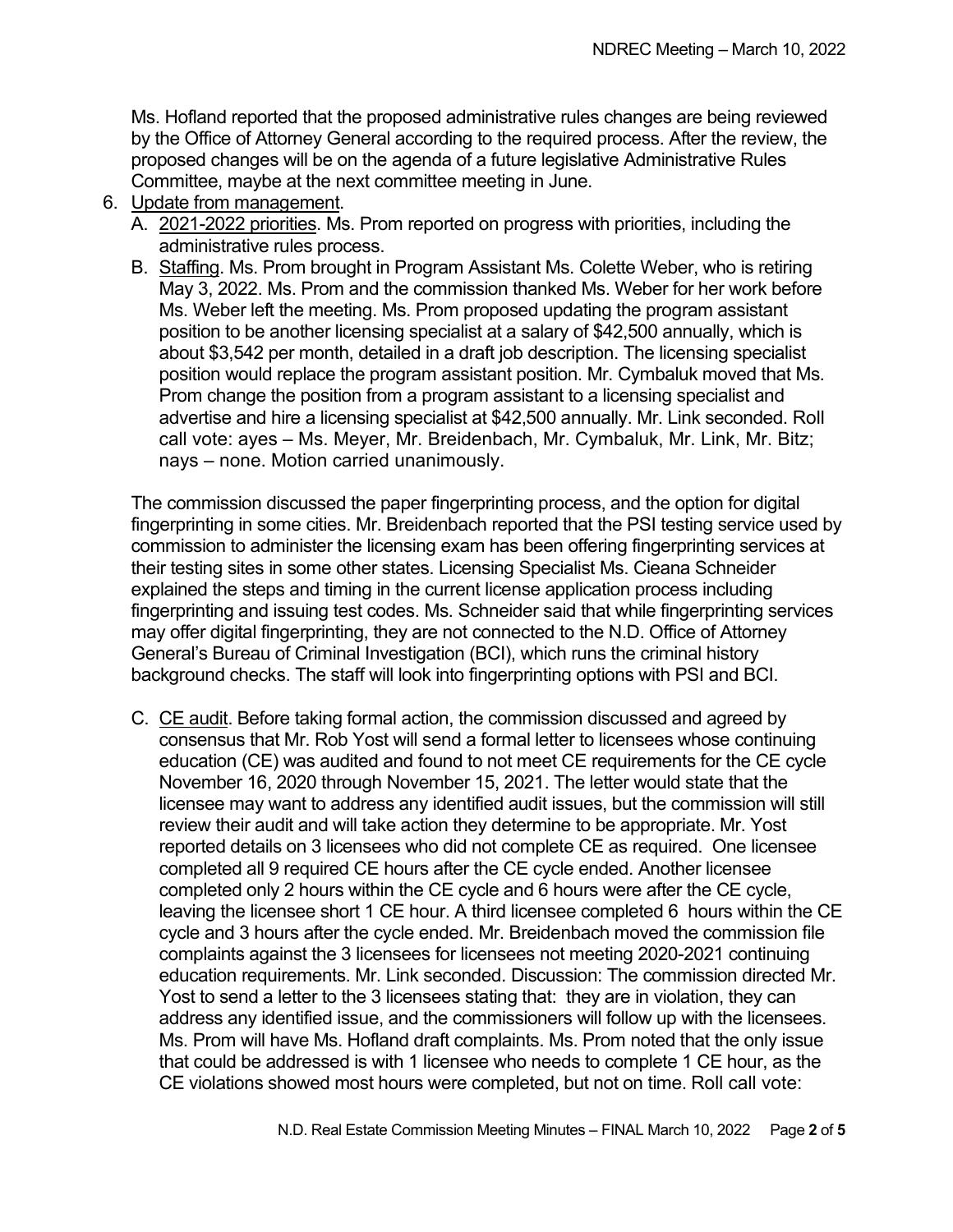ayes – Ms. Meyer, Mr. Breidenbach, Mr. Cymbaluk, Mr. Link, Mr. Bitz; nays – none. Motion carried unanimously.

D. Trust account audit. Mr. Yost reported only 1 firm with an audit issue in the trust account audits he has conducted since the last commission meeting. Mr. Yost found that Goldmark Commercial Realty was not tracking or reconciling monthly with the title company the earnest money deposits received and disbursements made by the title company. The firm had the same issue during their previous audit, but the broker is new and Mr. Yost working with the new broker on the issue.

Mr. Yost has worked with 2 firms that had trust account issues reported at the last commission meeting. Mike Nelson Realty was audited again and issues were corrected and now meet record-keeping guidelines. Rorvig Realty had only 1 closed transaction in the selected time period, so Mr. Yost will reaudit in a few months.

- E. Trust account waivers. Ms. Prom shared the trust account waivers issued since the last commission meeting.
- F. License statistics. Ms. Prom shared number of licensees and license application numbers. Ms. Meyer reported that at conferences she attended, information was shared that within the next 5 years, a high percentage of licensees will retire or leave the profession because of lack of inventory to generate sufficient personal income.
- G. Website. Ms. Prom presented a possible new design of the website home page featuring large boxes to link to major areas such as applications and license law. Tao Interactive submitted the design and proposed to complete the redesign for \$1,680, which is 16 hours at \$105/hour. The commission discussed cybersecurity, and Ms. Prom said the website and database are protected through ND Information Technology's cybersecurity infrastructure. Mr. Breidenbach moved to approve Tao Interactive's proposal to redesign the website home page for \$1,680 total, which is 16 hours at \$105/hour. Mr. Link seconded. Roll call vote: ayes – Ms. Meyer, Mr. Breidenbach, Mr. Cymbaluk, Mr. Link, Mr. Bitz; nays – none. Motion carried unanimously.
- 7. Financial reports December 2021 and January 2022. Mr. Yost reported that the budget is over on income and under budget on expenses. Mr. Cymbaluk moved to approve the December 2021 and January 2022 financial reports. Mr. Link seconded. Motion carried by unanimous voice vote.
- 8. Minutes January 13, 2022 meeting. Mr. Link moved to approve the minutes from the January 13, 2022 meeting with 1 correction on page 7: change the vote count in 3.E. from 4-1-0 to 4-0-1. Mr. Cymbaluk seconded. Motion carried by unanimous voice vote.
- 9. Other business next meeting June 9, 2022. Mr. Breidenbach announced he was planning to run for president of the Association of Real Estate License Law Officials (ARELLO). If elected, he would begin his term as president at the ARELLO annual meeting in 2023 in Montreal, after a year as president-elect. Mr. Bitz asked if Mr. Breidenbach needed a letter or other formal support from the commission. Mr. Cymbaluk moved that the North Dakota Real Estate Commission support the nomination of Commissioner Scott Breidenbach for 2023-2024 ARELLO president. Mr. Link seconded. Roll call vote: ayes – Ms. Meyer, Mr. Breidenbach, Mr. Cymbaluk, Mr. Link, Mr. Bitz; nays – none. Motion carried unanimously.

Mr. Link shared that some landowners have received unsolicited form letters from unlicensed individuals. The letter invites the landowners to sign to sell their land at a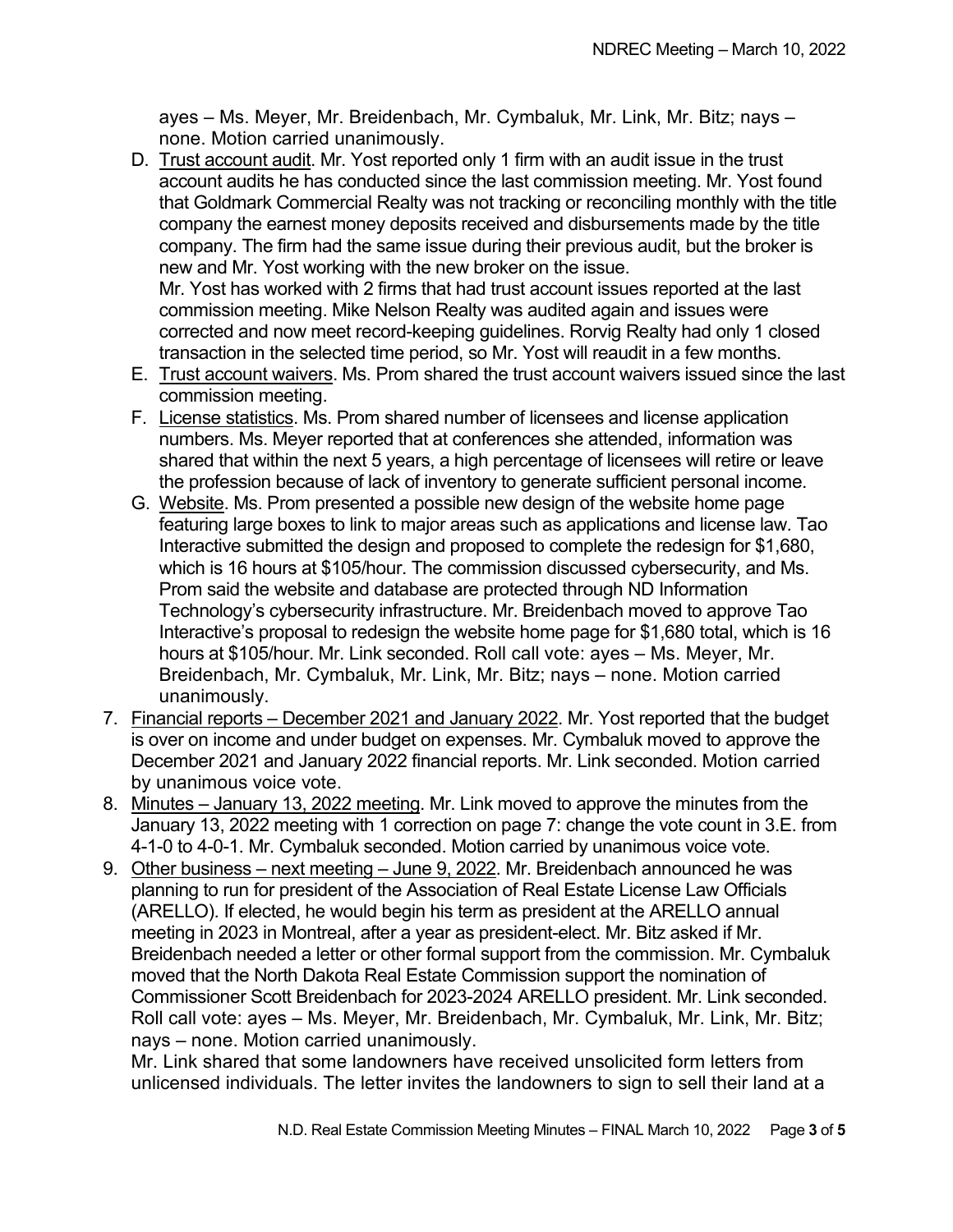quoted price. The commission discussed that they do not have jurisdiction over unlicensed individuals.

The commission agreed by consensus the next meeting will be at 1 p.m. June 9, 2022 in Medora. This will be after the North Dakota Association of REALTOR's® meeting there. Mr. Breidenbach shared information about his work on fair housing in his role as chair of the ARELLO Fair Housing Committee.

The commission encouraged staff to look into offering remote access to the meeting through Microsoft Teams and also discussed an office cell phone. The Microsoft Teams meeting program would offer a way to call in to the meeting, possibly reducing the need for an office cell phone.

Ms. Prom suggested that the commission consider meeting during the REALTOR® Convention of the Dakotas September 12-14, 2022, which will be held in Bismarck. 10. Adjourn. Chair Bitz adjourned the meeting at 12:15 p.m.

**Attachment**